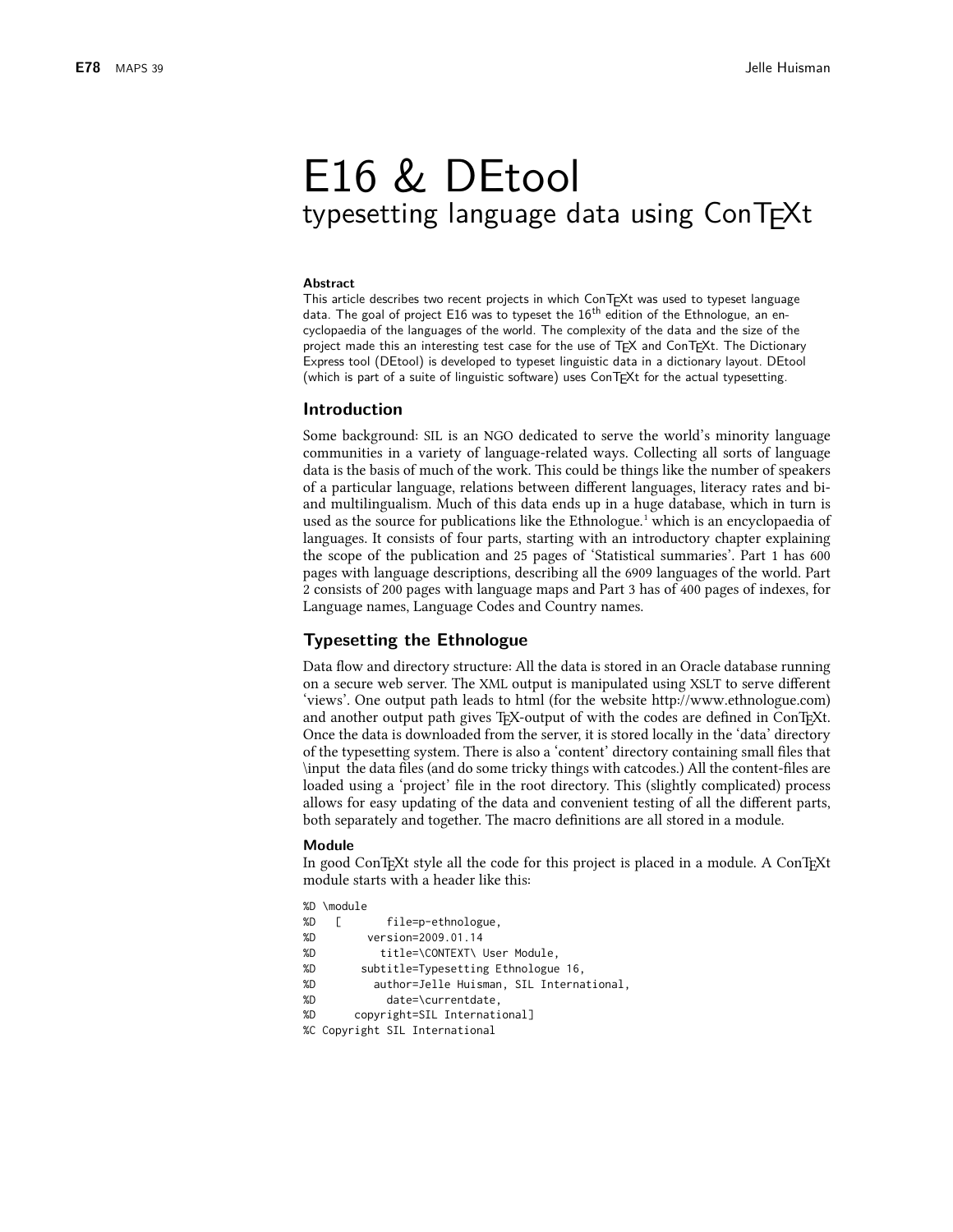\writestatus{loading}{Context User Module Typesetting Ethnologue 16} \unprotect \startmodule[ethnologue]

All the macro definitions go here... and the module is closed with:

\stopmodule

\protect \endinput

With the command texexec --modu p-ethnologue. tex it is easy to make a pdf with the module code, comments and even an index.

## E16 code examples

A couple of code examples are presented here to give an impression of the project. This is part of the standard page setup for the paper size and the setup of two basic layouts.

\definepapersize [ethnologue][width=179mm, height=255mm]

\startmode[book] % basic page layout for the book \setuppapersize [ethnologue][letter]% paper size for book mode \setuplayout[backspace=18mm, width=148mm, topspace=7mm, top=0mm, header=6mm, footer=7mm, height=232mm]

\stopmode

\startmode[proofreading] % special layout for proofreading mode \setuppapersize [letter][letter]% paper size for proofreading mode \setuplayout[backspace=18mm, width=160mm, topspace=7mm, top=0mm, header=16mm, footer=6mm, height=250mm]

\stopmode

#### Use of modes: proofreading vs. final output

To facilitate the proofreading a special proofreading 'mode' was defined with wider margins, as shown in the code example in the previous section and with a single column layout (not in this code example). The 'modes' mechanism is used to switch between different setups. This code:

%\enablemode[book] \enablemode[proofreading]

is used in a 'project setup' file to switch between the proofreading mode (single column, bigger type) and the book mode showing the layout of the final publication. One other application of modes is the possible publication of separate extracts with e.g. the language descriptions of only one country. This could be published using a Printing on Demand process.

#### Language description

The biggest part of the publication is the section with the language descriptions. Each language description consists of: a page reference (not printed), the language name, the language code, a short language description and a couple of special 'items' like: language class, dialects, use and writing system. This is an example of the raw data for Belarusian:

\startLaDes{ % start of Language Description \pagereference[bel-BY] % used for index \startLN{Belarusan }\stopLN % LN: Language name [bel] % ISO 639-3 code for this language (Belarusian, Belorussian, Bielorussian, Byelorussian, White Russian, White Ruthenian). 6,720,000 in Belarus (Johnstone and Mandryk 2001). Population total all countries: 8,620,000. Ethnic population: 9,051,080. Also in Azerbaijan, Canada, Estonia, Kazakhstan, Kyrgyzstan, Latvia, Lithuania, Moldova, Poland, Russian Federation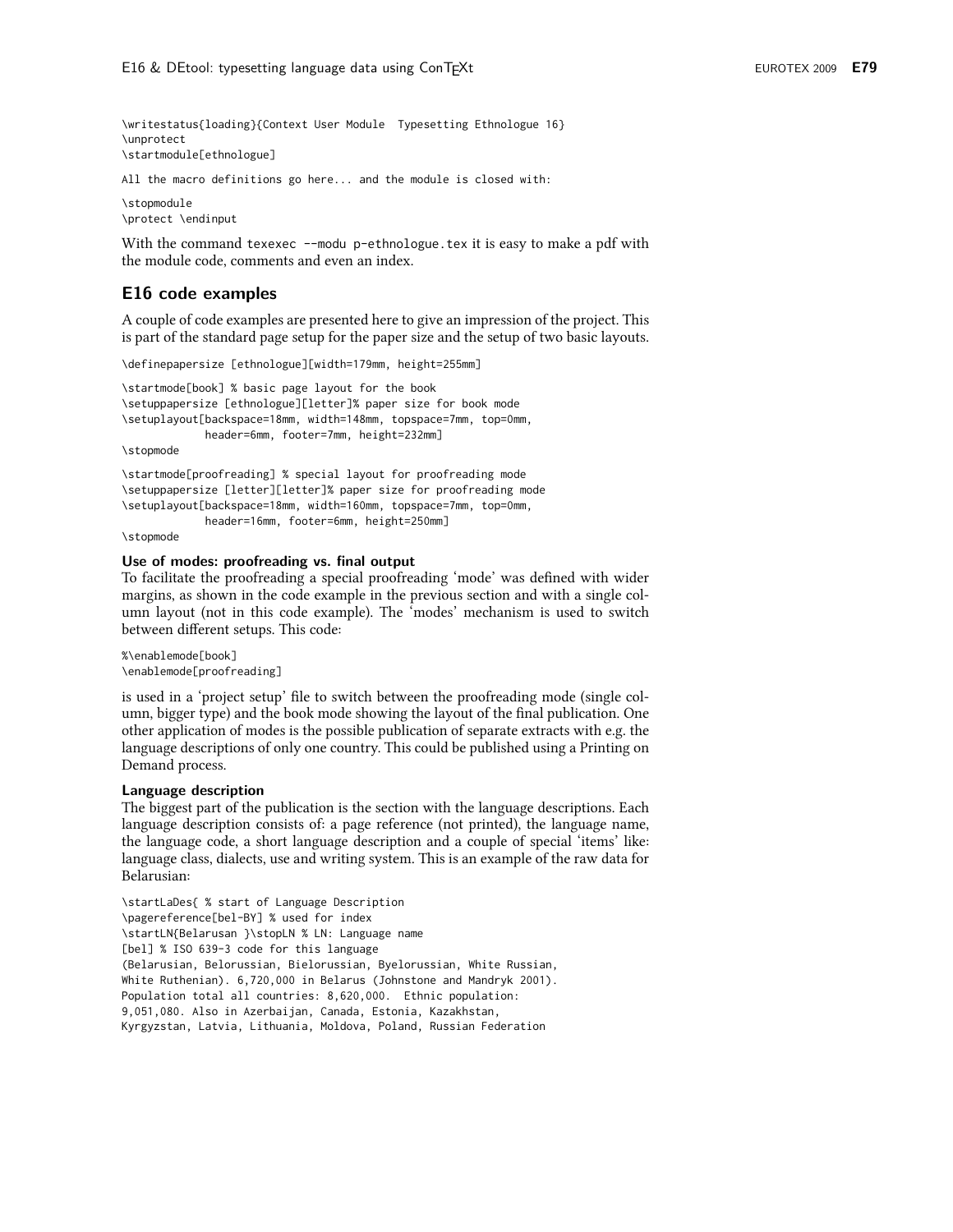194

Africa: Senegal

Sine, Dyegueme (Gyegem), Niominka. The Niominka and Serere-Sine dialects mutually inherently intelligible. Lg Use: Official language. National language. Lg Dev: Literacy rate in L1: Below 1%. Bible: 2008. Writing: Arabic script. Latin script. Other: 'Sereer' is their name for themselves. Traditional religion, Muslim, Christian. Map: 725:28.

Soninke [snk] (Marka, Maraka, Sarahole, Sarakole, Sarangkolle, Sarawule, Serahule, Serahuli, Silabe, Toubakai, Walpre). 250,000 in Senegal (2007 LeClerc). North and south of Bakel along Senegal River. Bakel, Ouaoundé, Moudéri, and Yaféra are principal towns. Dialects: Azer (Adjer, Aser), Gadyaga. Lg Use: Official language. National language. Also use French, Bambara [bam], or Fula [fub]. Lg Dev: Literacy rate in L1: Below 1%. Other: The Soninke trace their origins back to the Eastern dialect area of Mali (Kinbakka), whereas the northeastern group in Senegal is part of the Western group of Mali (Xenqenna). Thus, significant differences exist between the dialects of the 2 geographical groups of Soninke in Senegal. Muslim. See main entry under Mali Man: 725.29

Wamey Icoul (Conhague, Conjagui, Konjagui, Konyagi, Wamei). 18,400 in Senegal (2007), decreasing. Population total all countries: 23,670. Southeast and central along Guinea border, pockets, usually beside Pulaar [fuc]. Also in Guinea. Class: Niger-Congo, Atlantic-Congo, Atlantic, Northern, Eastern Senegal-Guinea, Tenda. Lg Use: Neutral attitude. Also use Pulaar [fuc]. Lg Dev: Literacy rate in L1: Below 1%. Writing: Latin script. Other: Konyagi is the ethnic name. Agriculturalists; making wine, beer; weaving bamboo mats. Traditional religion, Christian. Map: 725:30. Wolof [wol] (Ouolof, Volof, Walaf, Waro-Waro, Yallof).

- 3,930,000 in Senegal (2006). Population total all countries: 3,976,500. West and central, Senegal River left bank to Cape Vert. Also in France, Gambia, Guinea-Bissau, Mali, Mauritania. Class: Niger-Congo, Atlantic-Congo, Atlantic, Northern, Senegambian, Fula-Wolof, Wolof. Dialects: Baol, Cayor, Dyolof (Djolof, Jolof), Lebou (Lebu), Jander. Different from Wolof of Gambia [wof]. Lg Use: Official language. National language. Language of wider communication. Main African language of Senegal. Predominantly urban. Also use French or Arabic. Lg Dev: Literacy rate in L1: 10%. Literacy rate in L2: 30%. Radio programs. Dictionary. Grammar. NT: 1988. Writing: Arabic script, Ajami style. Latin script. Other: 'Wolof' is their<br>name for themselves. Muslim. Map: 725:32.
- Xasonga [kao] (Kasonke, Kasso, Kasson, Kassonke, Khasonke, Xaasonga, Xaasongaxango, Xasonke). 9,010 in Senegal (2006). Lg Dev: Literacy rate in L1: Below 1%. Other: Muslim. See main entry under Mali (Xaasongaxango).

#### **Sevchelles**

Republic of Seychelles. 86,000. National or official languages: English, French, Seselwa Creole French. Includes Aldabra, Farquhar, Des Roches; 92 islands. Literacy rate: 62%-80%. Information mainly from D. Bickerton 1988; I. Holm 1989. Blind population: 150 (1982 WCE). The number of individual languages listed for Seychelles is 3. Of those, all are living languages.

- English [eng]. 1,600 in Seychelles (1971 census). Lg Use: Official language. Other: Principal language of the schools. See main entry under United Kingdom.
- French [fra]. 980 in Seychelles (1971 census). Lg Use: Official language. Other: Spoken by French settler families, 'grands blancs'. See main entry under France.

Seselwa Creole French [crs] (Creole, Ilois, Kreol, Seychelles Creole French, Seychellois Creole). 72,700

(1998). Ethnic population: 72,700. Class: Creole, French based. Dialects: Seychelles dialect reportedly used on Chagos Islands. Structural differences with Morisyen [mfe] are relatively minor. Low intelligibility with Réunion Creole [rcf]. Lq Use: Official language since 1977. All domains. Positive attitude. Lq Dev: Taught in primary schools. Radio programs. Dictionary. Grammar. NT: 2000. Writing: Latin script. Other: Fishermen. Christian.

#### **Sierra Leone**

Republic of Sierra Leone. 5,586,000. National or official language: English. Literacy rate: 15%. Immigrant languages: Greek (700), Yoruba (3,800). Also includes languages of Lebanon, India, Pakistan, Liberia. Information mainly from D. Dalby 1962; TISSL 1995. Blind population: 28,000 (1982 WCE). Deaf institutions: 5. The number of individual languages listed for Sierra Leone is 25. Of those, 24 are living languages and 1 is a second language without mother-tongue speakers. See map on page 726.

- Bassa [bsq]. 5,730 in Sierra Leone (2006). Freetown. Other: Traditional religion. See main entry under Liberia.
- Bom [bmf] (Bome, Bomo, Bum). 5,580 (2006), decreasing. Along Bome River. Class: Niger-Congo, Atlantic-Congo, Atlantic, Southern, Mel, Bullom-Kissi, Bullom, Northern. Dialects: Lexical similarity: 66%-69% with Sherbro [bun] dialects, 34% with Krim [krm]. Lq Use: Shifting to Mende [men]. Other: Traditional religion.
- Bullom So [buy] (Bolom, Bulem, Bullin, Bullun, Mandenyi, Mandingi, Mmani, Northern Bullom). 8,350 in Sierra Leone (2006). Coast from Guinea border to Sierra Leone River. Also in Guinea. Class: Niger-Congo, Atlantic-Congo, Atlantic, Southern, Mel, Bullom-Kissi, Bullom, Northern. Dialects: Mmani, Kafu. Bom is closely related. Little intelligibility with Sherbro, none with Krim. Lg Use: Shifting to Themne [tem]. Lg Dev: Bible portions: 1816. Writing: Latin script. Other: The people are intermarried with the Temne and the Susu. Traditional religion. Map: 726:1.
- English [eng]. Lg Use: Official language. Used in administration, law, education, commerce. See main entry under United Kingdom.
- Gola [gol] (Gula), 8,000 in Sierra Leone (1989 TISLL), Along the border and inland. Dialects: De (Deng), Managobla (Gobla), Kongbaa, Kpo, Senje (Sene), Tee (Tege), Toldil (Toodii). Lg Use: Shifting to Mende [men]. Other: Different from Gola [mzm] of Nigeria (dialect of Mumuye) or Gola [pbp] (Badyara) of Guinea-Bissau and Guinea. Muslim, Christian. See main entry under Liberia. Map: 726:4.
- Kisi, Southern [kss] (Gissi, Kisi, Kissien). 85,000 in Sierra Leone (1995). Lg Dev: Literacy rate in L2: 3%. Other: Different from Northern Kissi [kqs]. Traditional religion, Muslim, Christian. See main entry under Liberia. Map:  $726:13$
- Kissi, Northern [kas] (Gizi, Kisi, Kisie, Kissien), 40,000 in Sierra Leone (1991 LBT). Dialects: Liaro, Kama, Teng, Tung. La Use: Also use Krio [kri] or Mende [men]. Other: Traditional religion. See main entry under Guinea. Map: 726:11.
- Klao [klu] (Klaoh, Klau, Kroo, Kru). 9,620 in Sierra Leone (2006). Freetown. Originally from Liberia. Other: Traditional religion. See main entry under Liberia.
- Kono [kno] (Konnoh). 205,000 (2006). Northeast. Class: Niger-Congo, Mande, Western, Central-Southwestern, Central, Manding-Jogo, Manding-Vai, Vai-Kono. Dialects: Northern Kono (Sando), Central Kono (Fiama, Gbane, Gbane Kando, Gbense, Gorama Kono, Kamara, Lei, Mafindo, Nimi Koro, Nimi Yama, Penguia, Soa, Tankoro,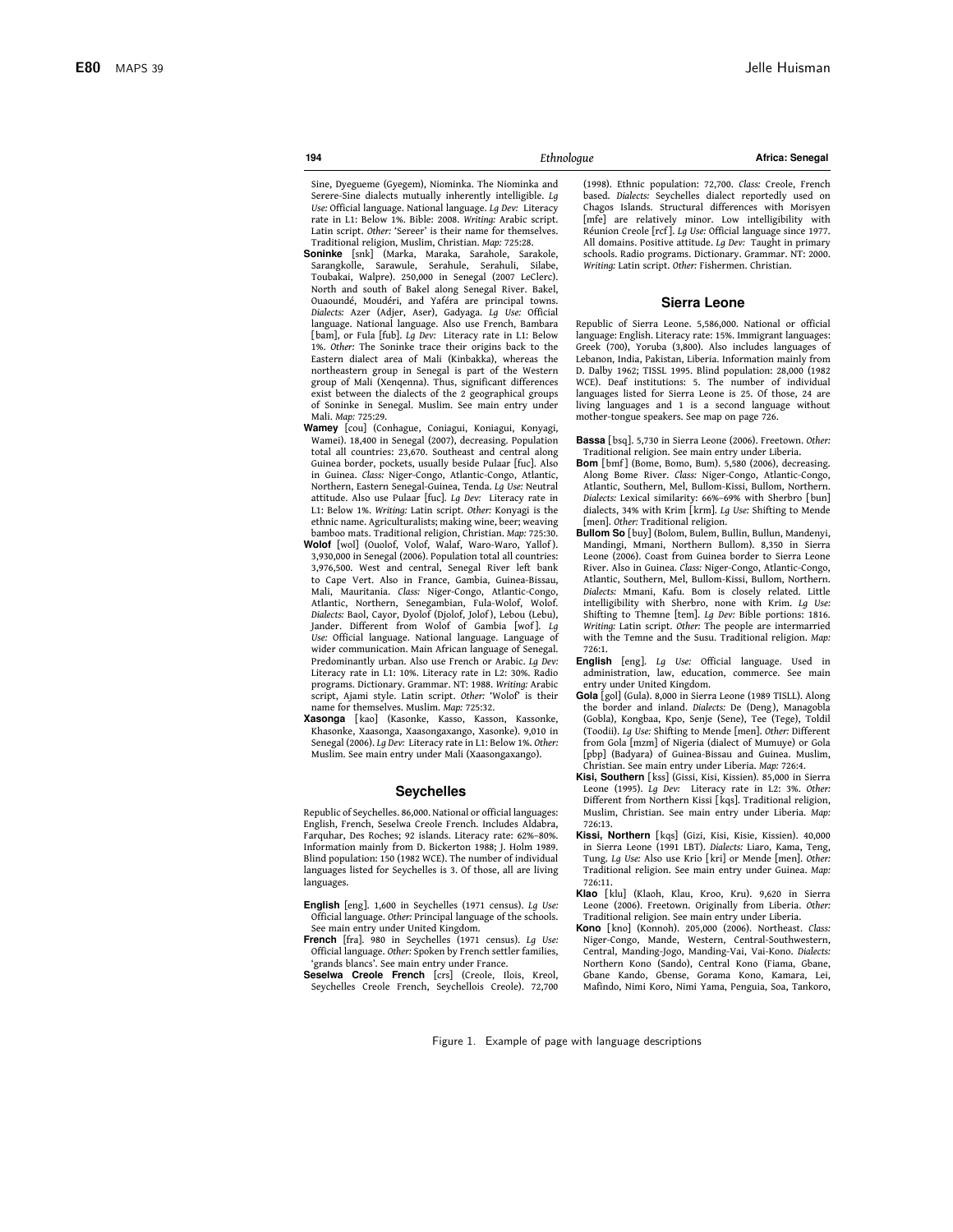(Europe), Tajikistan, Turkmenistan, Ukraine, United States, Uzbekistan. \startLDitem{Class: }\stopLDitem % LDitem: Language description item Indo-European, Slavic, East. \startLDitem{Dialects: }\stopLDitem Northeast Belarusan (Polots, Viteb-Mogilev), Southwest Belarusan (Grodnen-Baranovich, Slutsko-Mozyr, Slutska-Mazyrski), Central Belarusan. Linguistically between Russian and Ukrainian [ukr], with transitional dialects to both. \startLDitem{Lg Use: }\stopLDitem National language. \startLDitem{Lg Dev: }\stopLDitem Fully developed. Bible: 1973. \startLDitem{Writing: }\stopLDitem Cyrillic script. \startLDitem{Other: }\stopLDitem Christian, Muslim (Tatar). } \stopLaDes % end of Language Description

The styles for the different elements are defined using start-stop setups. One example is the style for the LDitem (Language Definition item) which was initially coded in this way:

\definestartstop % Language Description Item Part 1 % deprecated code! **TLDiteml** [before={\switchtobodyfont[GentiumBookIt,\LDitemfontsize]}, after={\switchtobodyfont[Gentium,\bodyfontpartone]}]

Eventually bodyfont switches were replaced by proper ConTFXt-style typescripts, but the idea remains the same: \definestartstop[something][code here] makes it possible to use the pair \startsomething and \stopsomething.

#### Dynamic running header

As the example of the page with language descriptions (figure 1) shows the Country name is inserted in the header of the page, using the first country on a left page and the last country on the right page. The code used to do this is based on an example in page-set.tex in the ConTFXt distribution.

```
\definemarking[headercountryname]
\setupheadertexts[\setups{show-headercountryname-marks}]
 \startsetups show-headercountryname-first
 \getmarking[headercountryname][1][first] % get first marking
 \stopsetups
 \startsetups show-headercountryname-last
 \getmarking[headercountryname][2][last] % get last marking
 \stopsetups
\setupheadertexts[]
\setupheadertexts
  [\setups{text a}][]
  [][\setups{text b}] % setup header text (left and right pages)
\startsetups[text a] % setup contents page a
 \rlap{Ethnologue}
 \hfill
 {\pagenumber}
 \hfill
 \llap{\setups{show-headercountryname-last}}
\stopsetups
\startsetups[text b] % setup contents page b
  \rlap{\setups{show-headercountryname-first}}
  \hfill
  \pagenumber
  \hfill
  \llap{Ethnologue}
\stopsetups
```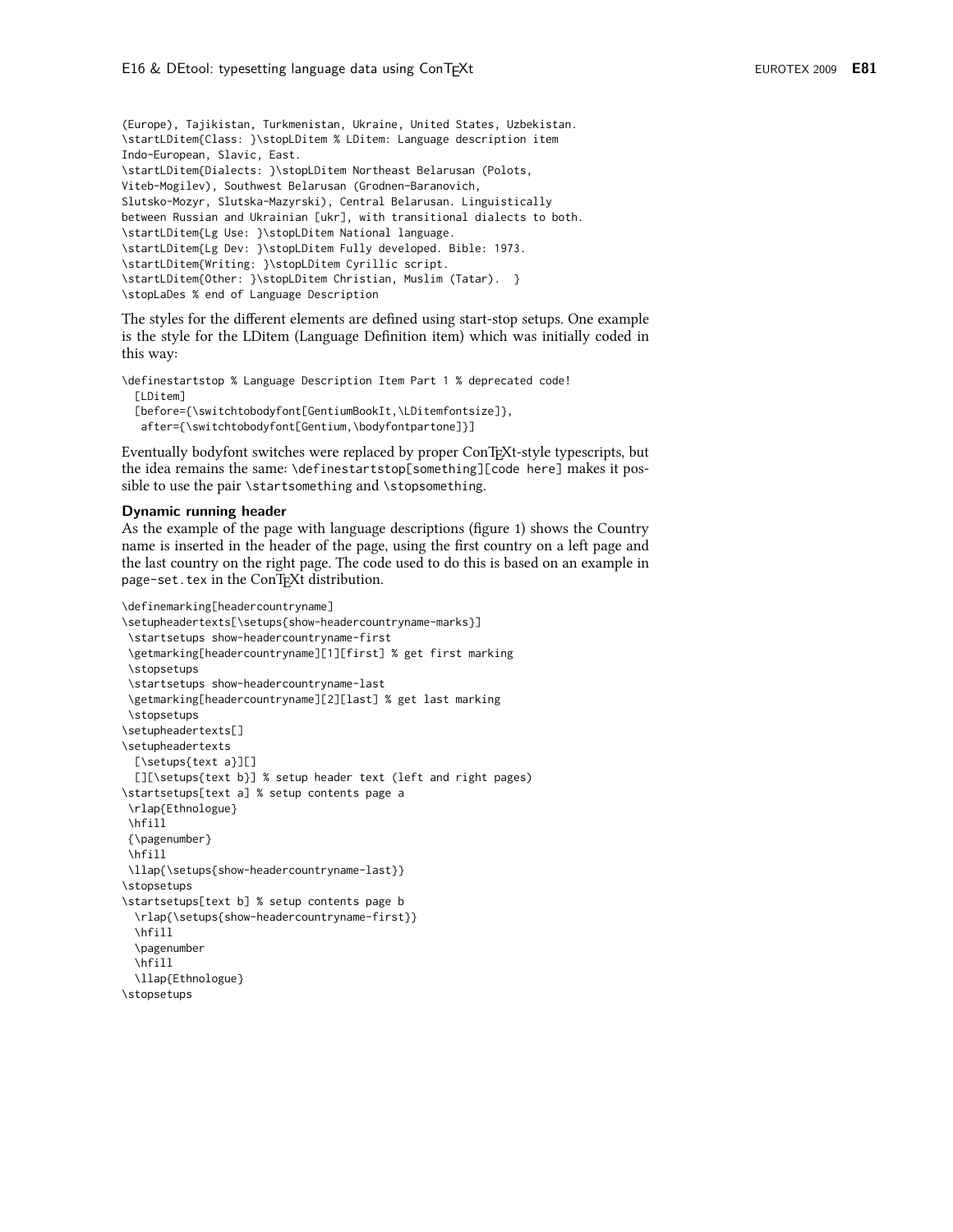## **Language Name Index**

This index lists every name that appears in Part I as a primary or alternate name of a language or dialect. The following abbreviations are used in the index entries: alt. 'alternate name for', alt. dial. 'alternate dialect name for', dial. 'primary dialect name for', pej. alt. 'pejorative alternate name for', and pej. alt. dial. 'pejorative alternate dialect name for'. The index entry gives the primary name for the language

with which the given name is associated, followed by the unique three-letter language code in square brackets. The numbers identify the pages on which the language entries using the indexed name may be found. If the list of page references includes the entry in the primary country, it is listed first. The entry for a primary name also lists page numbers for the maps on which the language occurs.

A Fala de Xálima, alt. Fala [fax], 575 A Fala do Xãlima, alt. Fala [fax], 575 A Nden, alt. Abun [ $kgr$ ], 427 'A Vo', alt. dial. Awa [vwa], 335 'A vo' loi, alt. dial. Awa [ywa], 335 A'a Sama, alt. dial. Sama, Southern  $[ssb]$ , 473 Aachterhoeks, alt. Achterhoeks [act], 563 Aage, alt. Esimbi [ags], 70, 171 Aaimasa, alt. dial. Kunama [kun], 121 Aal Murrah, alt. dial. Arabic, Najdi Spoken [ars], 523 Aalan, alt. Allar [all], 366 Aalawa, dial. Ramoaaina [rai], 633 Aalawaa, alt. dial. Ramoaaina [rai], 633 Aaleira alt Laro [Iro] 204 Aantantara, dial. Tairora, North [tbg], 637 A'ara, alt. Cheke Holo [mrn], 646 Aarai, alt. Aari [aiw], 121 Aari [aiw], 121, 699 Aariva [aav], 365 Aasá, alt. Aasáx [aas], 207 Aasáx [aas], 207, 731 Aatasaara, dial. Tairora, South [omw], 637 AAVE, alt. dial. English [eng], 310  $|{\bf A}$ aye, alt. dial. Shua  $[shg]$ , 58 Aba, alt. Amba [utp], 645  $alt.$  Shor  $[cis]$ , 522 dial. Tibetan [bod], 404 Abá, alt. Avá-Canoeiro [avv], 237 Abaangi, alt. dial. Gwamhi-Wuri [bga], 173 Ababda, dial. Bedawiyet [bej], 121 Abaca, alt. dial. Ilongot [ilk], 511 Abacama, alt. Bacama [bcy], 165 Abacha. alt. Basa [bzw], 166 Abadani, dial. Farsi, Western [pes], 454 Abadhi, alt. Awadhi [awa], 484 Abadi [kbt], 600, 877 alt. Awadhi [awa], 367, 484 alt. Tsuvadi [tvd], 187 Abadzakh, alt. dial. Advehe [adv], 567 Abadzeg, alt. dial. Adyghe [ady], 567

Abadzex, dial. Adyghe [ady], 567 Abaga [abg], 600, 871 Abai, dial. Putoh [put], 411 Abai Sungai [abf], 471, 811 Abak, dial. Anaang [anw], 165 Abaka, dial. Ilongot [ilk], 511 Abakan, alt. Kpan [kpk], 178 Abakan Tatar, alt. Khakas [kjh], 520, 345 Abakay Spanish, alt. dial. Chavacano [cbk], 509 Abaknon, alt. Inabaknon [abx], 511 Abaknon Sama, alt. Inabaknon [abx], 511 Abakoum, alt. Kwakum [kwu], 74 Abakpa, alt. dial. Ejagham [etu], 170, 70 Abakum, alt. Kwakum [kwu], 74 Abakwariga, alt. Hausa [hau], 173 Abaletti, dial. Yele [yle], 644 Abam, dial. Wipi [gdr], 642 Abancay, dial. Quechua, Eastern Apurímac [qve], 300 Abane, alt. Baniva [bvv], 320 Abangba, alt. Bangba [bbe], 106 Abanliku, alt. Obanliku [bzy], 183 Abanyai, alt. dial. Kalanga [kck], 227 Abanyom [abm], 164, 724 Abanyum, alt. Abanyom [abm], 164 Abar [mij], 65, 685 Abarambo, alt. Barambu [brm], 106 Abasakur, alt. Pal [abw], 632 Abathwa, alt. | Xegwi [xeg], 198 Abatonga, alt. dial. Ndau [ndc], 228 Abatsa, alt. Basa [bzw], 166 Abau [aau], 601, 866 Abaw, alt. Bankon [abb], 67 Abawa, dial. Gupa-Abawa [gpa], 173 Abayongo, dial. Agwagwune [yay], 164 Abaza [abq], 567, 533, 849 Abazin, alt. Abaza [abq], 567, 533 Abazintsy, alt. Abaza [abq], 567, 533 Abbé, alt. Abé [aba], 100 Abbey, alt. Abé [aba], 100 Abbey-Ve, dial. Abé [aba], 100 Abbruzzesi, dial. Romani, Sinte  $[{\rm rms}]$ , 572

'Abd Al-Kuri, dial. Soqotri [sqt], 543 Abdal, alt. Ainu [aib], 335 Abdedal, alt. Gagadu [gbu], 584 Abe, dial. Anyin [any], 100 Abé [aba], 100, 692 Abedju-Azaki, dial. Lugbara [lgg], 112 Àbéélé, alt. Beele [bxq], 166 Abefang, alt. dial. Befang [bby], 68 Abelam, alt. Ambulas [abt], 602 Abellen Ayta, see Ayta, Abellen [abp], 507 Abenaki, alt. Abnaki, Eastern [aaq], 306 alt. Abnaki, Western [abe], 247 Abenaqui, alt. Abnaki, Western [abe], 247 Abendago, alt. Yali, Pass Valley [yac], 441 Abeng, dial. Garo [grt], 329 A'beng, dial. Garo [grt], 375 A'bengya, alt. dial. Garo [grt], 375 Abenlen, alt. Ayta, Abellen [abp], 507 Aberu, dial. Mangbetu [mdj], 113 Abewa, alt. Asu [aum], 165 Abgue, dial. Birgit [btf], 88 Abhor. alt. Adi [adi], 365 Abi, alt. Abé [aba], 100 Abia, alt. Aneme Wake [aby], 602 Abiddul, alt. Gagadu [gbu], 584 Abidji [abi], 100, 692 Abie, alt. Aneme Wake [aby], 602 Abiem, dial. Dinka, Southwestern [dik], 201 Abigar, alt. dial. Nuer [nus], 126 dial. Nuer [nus], 205 Abigira, alt. Abishira [ash], 295 Abiji, alt. Abidji [abi], 100 Abiliang, dial. Dinka, Northeastern  $[dip]$ , 201 Abini, dial. Agwagwune [yay], 164 Abinomn [bsa], 427, 797 Abinsi, alt. Wannu [ jub], 188 Abipon [axb], 231 Abiquira, alt. Abishira [ash], 295 Abira, alt. E'ñapa Woromaipu [pbh], 320 Abiri, alt. Mararit [mgb], 92

885

Figure 2. Start of the language name index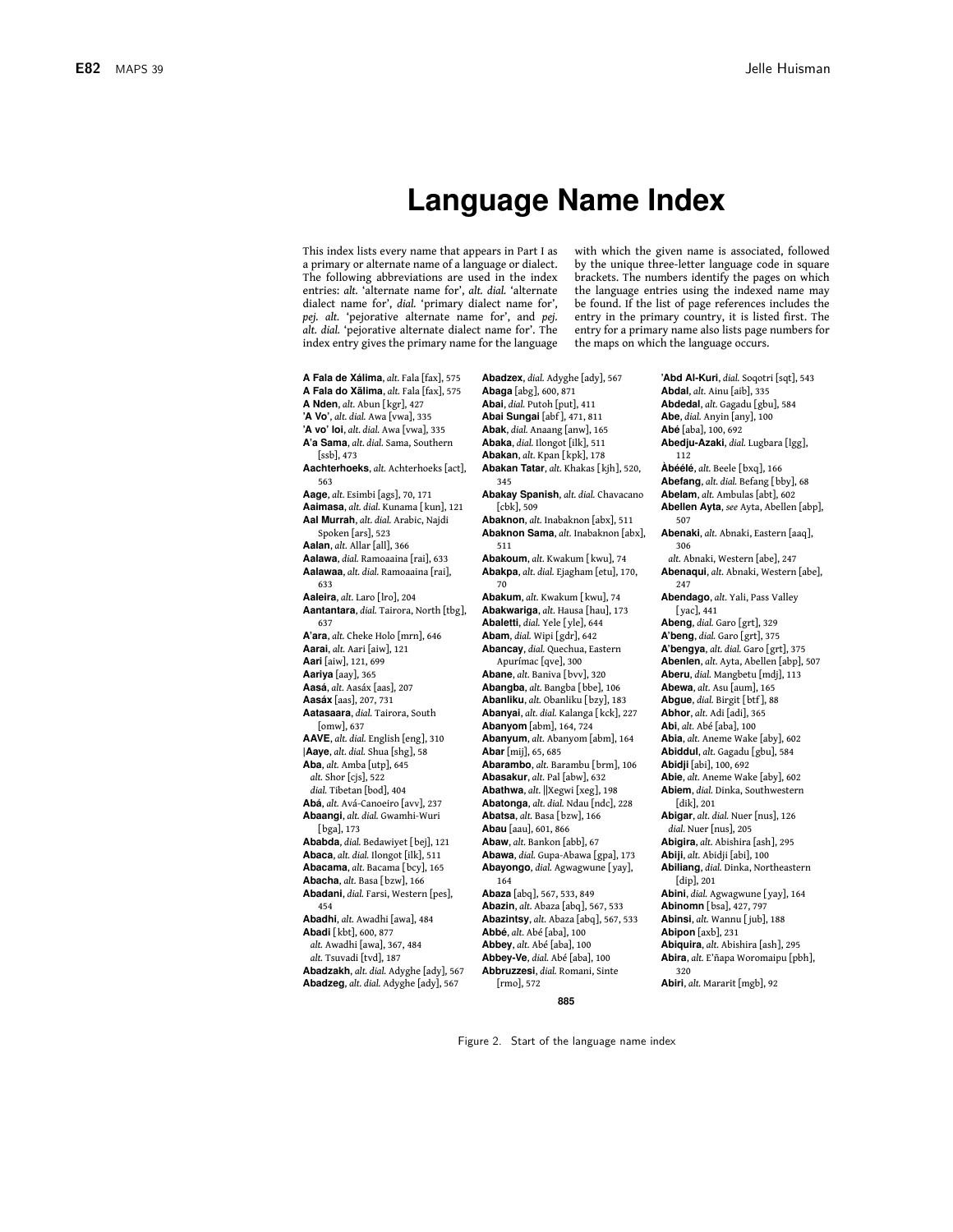#### Index

Since all the data for this publication comes from a database it was easy to compile a list of index items from that data. Page numbers were resolved using ConTFXt's internal referencing system. The data contains references using three letter ISO code for language and a two letter country code like this:

\pagereference[bel-BY] % ISO code - country code

In the file with the index data this reference is linked to an index item:

Belarusan [bel], \at[bel-BY]

The code [be1-BY] is automatically replaced by the right page number(s) producing the correct entry in the index:

Belarusan [bel], 32, 224

Since the language name index (the biggest index) contains more than 100.000 references it can be imagined that typesetting this publication in one run was pushing the limits of T<sub>F</sub>X. This is the first time that ConT<sub>F</sub>Xt is used to typesetting this publication. The previous version was produced using Ventura but when that program was replaced by InDesign there were some questions about the way in which InDesign works with the automatically generated data. TFX seemed to be the right tool to use for this project and it sparked renewed interest in the use of TFX for other data-intensive publications like dictionaries.

## **Exploring language**

Counting languages is not the only way to collect language data: many linguists move into a language group and take a closer look at the different parts of the actual languages. Some linguists focus on the sounds of a language, others analyse the sentence structure or the way in which language is used in specific communication processes. The collected data is stored in a special database program called FieldWorks. Field-Works runs on Windows only (though a Linux port is work in progress) and it is a free download from the SIL website<sup>2</sup>. Field Works is actually a suite of programs consisting of Data Notebook, Language Explorer and WorldPad. FieldWorks Data Notebook is used for anthropological observations. FieldWorks WorldPad is a 'world ready' text editor with some special script support (including Graphite<sup>3</sup>). FieldWorks Language Explorer (FLEx) is used to store all sorts of language related data. It is basically a complex database program with a couple of linguistics related tools. FLEx contains a lexicon for storing data related to words, meaning(s), grammatical information about words and translations in other languages. Another part of FLEx is the interlinear tool which makes it possible to take a text in one language and to give a 'word for word translation' in another language, for example as a way to discover grammatical structures. FLEx comes with a grammar tool to facilitate the analysis and description of the grammar of a language. Since all language data is stored in the same database there are some interesting possibilities to integrate the language data and analysis tools.

### **Dictionaries**

Once a field linguist has collected a certain amount of data he can start to think about the production of a word list or a real dictionary. To facilitate this a team of programmers has made tool called 'Dictionary Express'. This tool allows for the easy production of dictionaries based on data available in the FLEx database. The user of FLEx gets a menu option 'Print dictionary' and is presented with small window to enter some layout options. Behind the scenes one of two output paths is used: one is based on the use of an OpenOffice document template and another one uses XqTFX and ConTFXt to typeset the dictionary. Xallex was chosen because of the requirement to facilitate the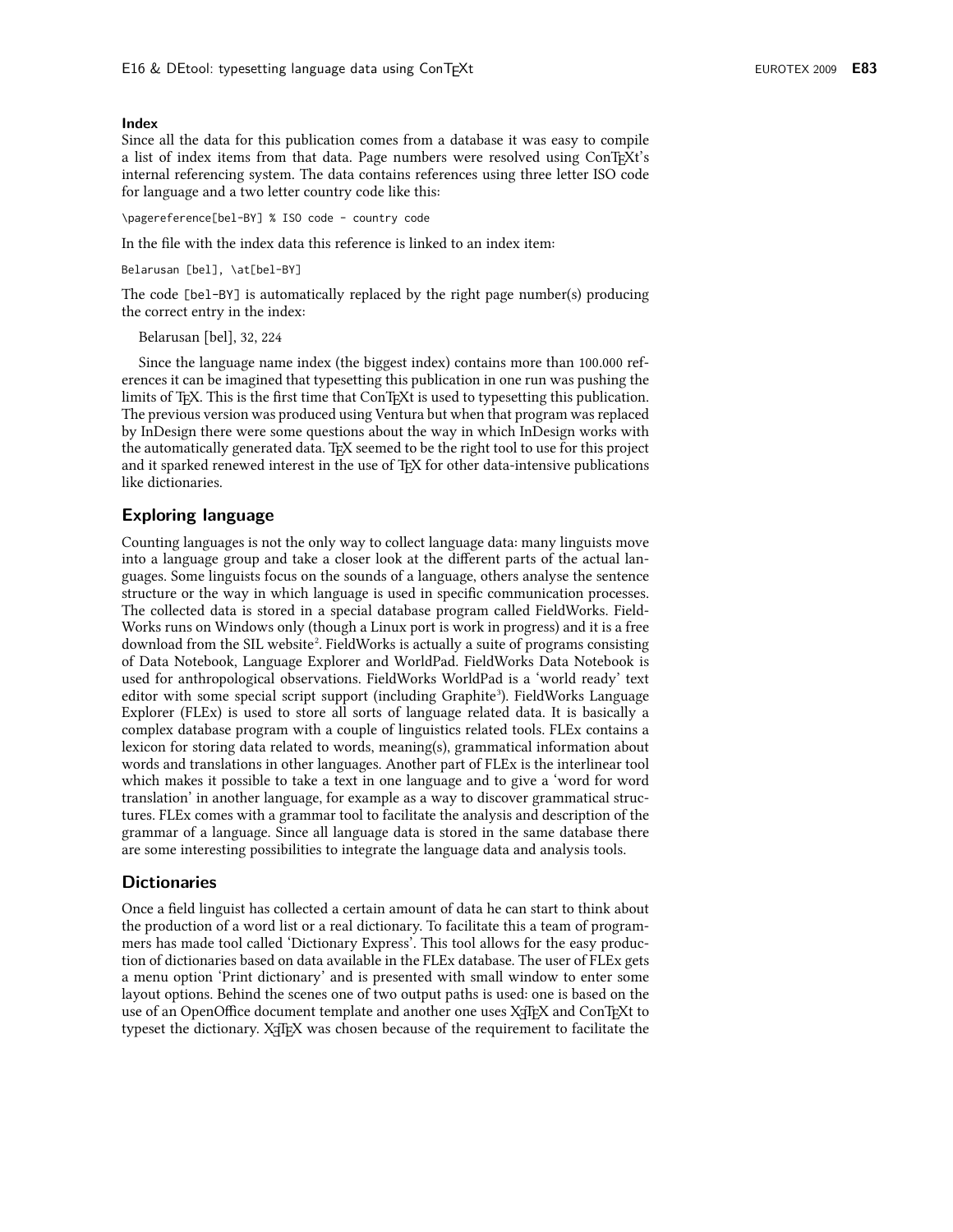| Simple A - FieldWorks Language Explorer                      |                                                                                                           |                                      |                                   |                      |                                         |                                                                 |                   | IL IDIX                                          |
|--------------------------------------------------------------|-----------------------------------------------------------------------------------------------------------|--------------------------------------|-----------------------------------|----------------------|-----------------------------------------|-----------------------------------------------------------------|-------------------|--------------------------------------------------|
| File Edit<br><b>Weye</b>                                     | Data Insert Format Tools                                                                                  | Parser                               | Window<br>Help                    |                      |                                         |                                                                 |                   |                                                  |
| $\odot$<br>Q                                                 | $\mathbb{R} \times \mathbb{R} \rightarrow \mathbb{R} \times \mathbb{R}$ or $\mathbb{R} \times \mathbb{R}$ |                                      | ÷.                                | : English<br>iã.     | $\overline{\phantom{a}}$                |                                                                 |                   |                                                  |
| Lexicon                                                      | Entries                                                                                                   |                                      |                                   |                      |                                         | $\odot$ Entry<br>Show Hidden Fields<br>п                        |                   |                                                  |
| <b>HTLexicon Edit</b>                                        | <b>Headword</b>                                                                                           | Lexeme Form                          | Grammatical Inf                   | Glosses<br>$\nabla$  | Semantic Doma (9)                       | horse N A large hoofed animal (scientific name Equus caballus). |                   |                                                  |
| Browse<br>Dictionary                                         | Show All<br>$\cdot$                                                                                       | Show All<br>$\overline{\phantom{a}}$ | Show All<br>$\tilde{\phantom{a}}$ | Show All<br>$\cdot$  | Show All<br>$\rightarrow$ $\rightarrow$ |                                                                 |                   |                                                  |
| Categorized Entry                                            | aardvark                                                                                                  | aandvark                             | Noun                              | anteater             |                                         |                                                                 |                   |                                                  |
| <b>D</b> Classified Dictionary                               | bank <sub>1</sub>                                                                                         | bank                                 | Noun                              | financial            |                                         | <b>O</b> Lexeme Form                                            | Eng horse         |                                                  |
| <b>Buk Edit Entries</b>                                      |                                                                                                           |                                      |                                   | institution          |                                         | Morph Type                                                      | stem              |                                                  |
| <b>Buk Edit Senses</b>                                       | bank <sub>2</sub>                                                                                         | hank                                 | Noun                              | edge of river        | $1.3.1.3 - Rive$                        | Citation Form                                                   | Eng               |                                                  |
| <b>H</b> Reversal Indexes<br><b>Buk Edit Reversal Entrie</b> | bark                                                                                                      | herk                                 | Noun                              | tree skin            |                                         | Entry Type                                                      | Main Entry        |                                                  |
|                                                              | beaver                                                                                                    | beaver                               | Noun                              | aguatic              |                                         | Note                                                            | Eng               |                                                  |
|                                                              | box                                                                                                       | hox                                  | Noun                              | mammal<br>container  |                                         | Summary Definition                                              | Eng               |                                                  |
|                                                              | break                                                                                                     | hreak                                | Veh                               |                      |                                         | Sense 1                                                         |                   |                                                  |
|                                                              |                                                                                                           | bright                               |                                   | separate<br>himinous |                                         | Gloss                                                           | Eng hoofed animal |                                                  |
|                                                              | bright                                                                                                    |                                      | <b>Adjective</b><br>Verh          |                      |                                         | Definition                                                      |                   | Eng A large hoofed animal (scientific name Equus |
|                                                              | bring                                                                                                     | bring                                | Noun                              | transport            |                                         |                                                                 | caballus).        |                                                  |
|                                                              | cat                                                                                                       | cat                                  |                                   | feline               |                                         | Grammatical Info                                                | Noun              | $\blacktriangledown$                             |
|                                                              | dog                                                                                                       | dog                                  | Noun                              | canine               |                                         | Example<br>Semantic Domains                                     |                   |                                                  |
| Lexicon                                                      | elephant                                                                                                  | dephant                              | Noun                              | tusked animal        |                                         |                                                                 |                   |                                                  |
|                                                              | fox                                                                                                       | fox                                  | Noun                              | small wild<br>carine |                                         | Lexical Relations                                               |                   |                                                  |
| Texts                                                        | giraffe                                                                                                   | giraffe                              | Noun                              | long-necked          |                                         | Alternate Forms                                                 |                   |                                                  |
|                                                              |                                                                                                           |                                      |                                   | snimal               |                                         | Grammatical Info. Details                                       |                   |                                                  |
| Words                                                        | horse                                                                                                     | horse                                | Noun                              | honfed animal        |                                         | Category Info.                                                  | Noun              |                                                  |
|                                                              | ring                                                                                                      | ring                                 | Verh                              | hell sound           |                                         |                                                                 |                   |                                                  |
| Grammar                                                      | ×.                                                                                                        | s.                                   | N.                                | <sup>n1</sup>        |                                         |                                                                 |                   |                                                  |
|                                                              | wood                                                                                                      | wood                                 | Noun                              | small forest         |                                         |                                                                 |                   |                                                  |
| Lists<br>m                                                   |                                                                                                           |                                      |                                   |                      |                                         |                                                                 |                   |                                                  |
|                                                              | ć                                                                                                         |                                      | <b>COL</b>                        |                      | >                                       |                                                                 |                   |                                                  |
| 27/Sep/2007 27/Sep/2007                                      | Queue: (-/-/-) No Parser Loaded                                                                           |                                      |                                   |                      |                                         |                                                                 |                   | 15/18                                            |

Figure 3. FieldWorks Language Explorer main window

use of the Graphite smart font technology used for the correct rendering of complex non-roman script fonts in use in some parts of the world (see footnote 2). The use of XATEX does of course mean that we use ConTEXt MkII.

All data is available in an XML format and converted (using a purpose built converter) to a simple TFX-tagged format. A typical dictionary entry looks like this:

Bentry \Bhw{abel}\Ehw \marking[guidewords]{abel} \Bpr{a.'mbcl}\Epr \Bps{noun(al)}\Eps \Blt{Eng}\Elt \Bde{line, row}\Ede \Blt{Pdg}\Elt \Bde{lain}\Ede \Bps{noun(al)}\Eps \Blt{Eng}\Elt \Bde{pole, the lowest of the three horizontal poles to which a fence is tied and which form the main horizontal framework for the fence. This is the biggest of the three}\Ede \Eentry

The tags used in this data file include:

- $\Box$  headword (hw): this is the word that this particular entry is about,
- $\Box$  pronunciation (pr): the proper pronunciation of the word written using the International Phonetic Alphabet (IPA),
- $\Box$  part of speech (ps): the grammatical function of the word,
- $\Box$  language tag (lt): the language of the definition or example,
- $\Box$  definition (de): meaning of the headword,
- $\Box$  example (ex): example of the word used in a sentence.
- $\Box$  \marking[guidewords]{}: is used to put the correct guideword at the top of each page. (The code used here is inspired by the code used to put country name in the headers in the Ethnologue project.)

Currently most of the required features are implemented. This includes: font selection (including the use of Graphite fonts), basic dictionary layout and picture support. Some of these features are strait-forward and easy to implement. Other features such as picture support required more work e.g. page wide pictures keep floating to the next